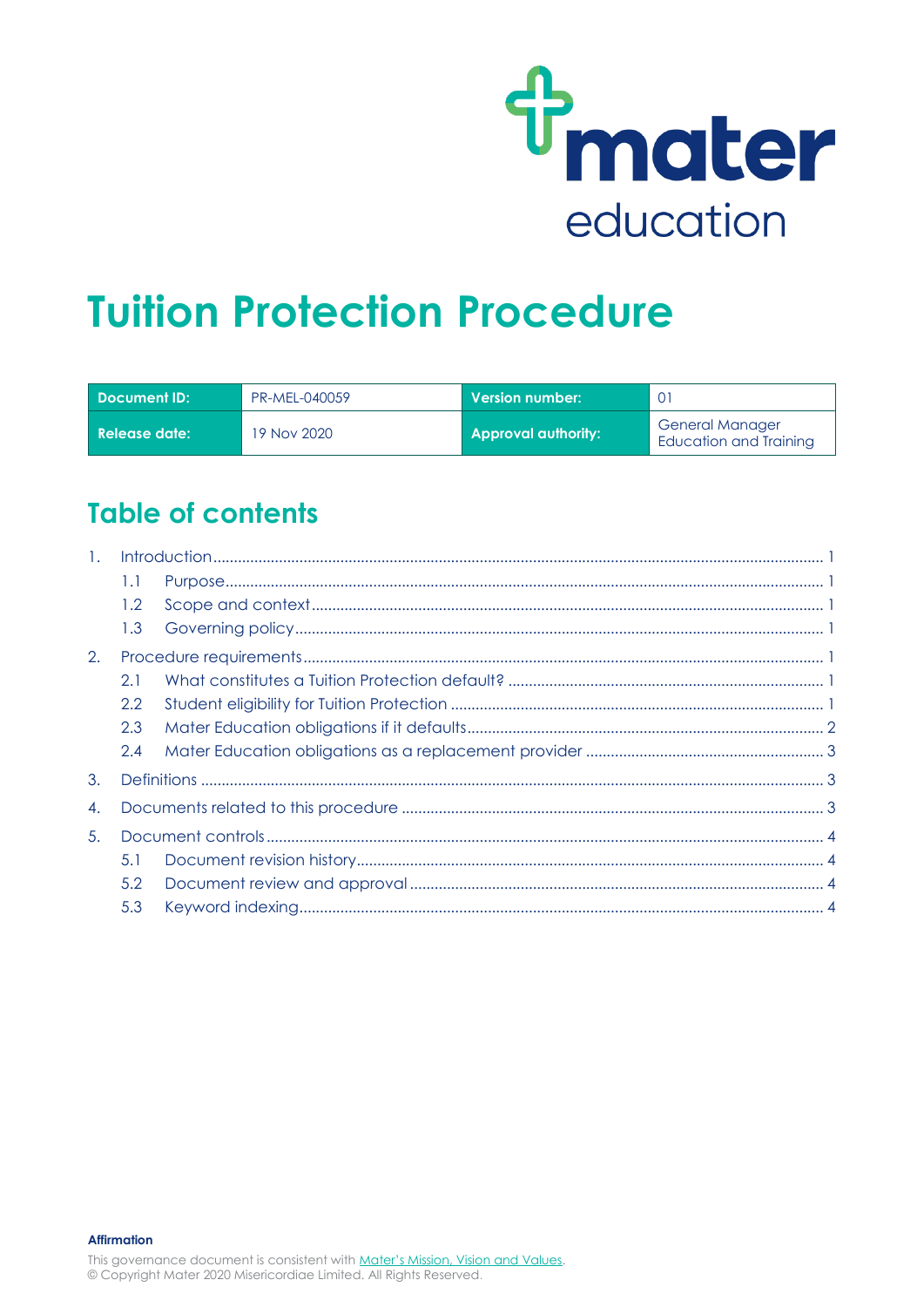## <span id="page-1-0"></span>**1. Introduction**

### <span id="page-1-1"></span>**1.1 Purpose**

VET Student Loan (VSL) tuition protection arrangements provide support and protections for VSL students in the event their private education provider defaults (ceases delivering their course or closes entirely).

This procedure aims to ensure that Mater Education will perform required actions in relation to VSL provider default or if requested to become a replacement provider for displaced students.

## <span id="page-1-2"></span>**1.2 Scope and context**

This procedure applies to VET Student Loan (VSL) students only.

Non-VSL students accessing state subsidies are to contact Queensland Department of Employment, Small Business and Training [https://desbt.qld.gov.au/contact-us.](https://desbt.qld.gov.au/contact-us)

Non-VSL students who made up-front payments (non-VSL and non-subsidies) can find more information at<https://www.asqa.gov.au/students/provider-closures> on Australian Skills Quality Authority (ASQA) website.

## <span id="page-1-3"></span>**1.3 Governing policy**

| <b>Document ID</b> | <b>N</b> Document title |
|--------------------|-------------------------|
| PY-RAC-000002      | Compliance Management   |

## <span id="page-1-4"></span>**2. Procedure requirements**

The following procedures are to be followed.

### <span id="page-1-5"></span>**2.1 What constitutes a Tuition Protection default?**

A default occurs when a provider either:

- fails to start a course or part of a course on the day on which it was scheduled to start, and the student has not withdrawn before that day or
- ceases to provide a course or part of a course after commencement but before completion, and the student has not withdrawn before that day.

### <span id="page-1-6"></span>**2.2 Student eligibility for Tuition Protection**

VSL students studying with Mater Education Limited are eligible for tuition protection.

If there is a suitable replacement course available, eligible VSL students will be assisted to continue their studies with a replacement provider. Where there is no suitable replacement course, eligible students will be provided with a re-credit to their HELP balance. This re-credit will be for tuition fees paid for the original course or parts of the course, which were not completed due to Mater Education's default.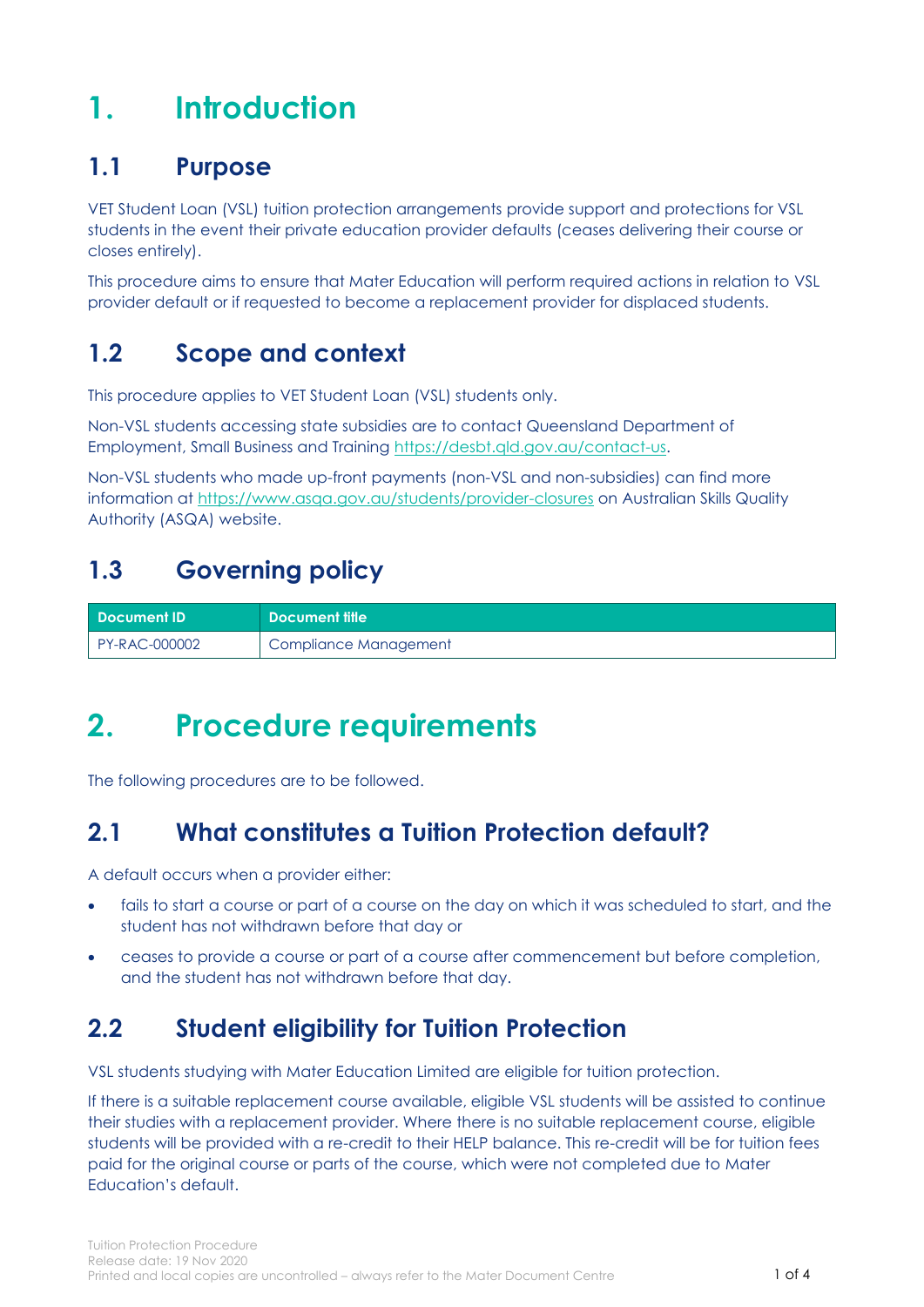## <span id="page-2-0"></span>**2.3 Mater Education obligations if it defaults**

#### **Within 24 Hours of default**

- Give written notice to the VSL Tuition Protection Director of the circumstances of the default.
- Notify students enrolled in the course, in writing, the course is no longer being provided
	- Mater Education will send the student notice to the student's personal email address as shown on the student management system
	- Mater Education will specify in the student notice:
		- the name of the course, or part or parts of the course the student was enrolled in at the time of the default
		- the date of the default
		- advise of a website specified by the VSL Tuition Protection Director where the student can get further information about tuition protection.

#### **Within 3 business days of a default occurring**

- Give written notice to the VSL Tuition Protection Director specifying for each student in relation to who the provider has defaulted:
	- the student's full name and contact details
	- the course, or part or parts of the course, the student was enrolled in at the time of the default
	- the amount of the tuition fees for each course, or part of the course, the student was enrolled in at the time of the default
	- details about the payment of those tuition fees, including the amounts that are covered fees
	- whether the student was studying part-time or full-time
	- the mode of delivery of the original course
	- the location where the original course was primarily delivered
	- whether the student has withdrawn from the course or part of the course and the date of withdrawal
	- any part of the course for which the student has deferred study, the date of the deferral and the date the student is expected to re-commence study
	- the completion status for each part of the course the student has enrolled in, including whether the student's status is ongoing, passed or failed
	- the name and code of each unit of competency as it appears on the National Register of VET for each part of the course the provider has defaulted in relation to a student

#### **As soon as practicable**

• Update our website to reflect the course is no longer being provided and to provide tuition protection information.

#### **If requested by the VSL Tuition Protection Director**

• Provide to the VSL Tuition Protection Director in relation to students to whom the provider has defaulted, either: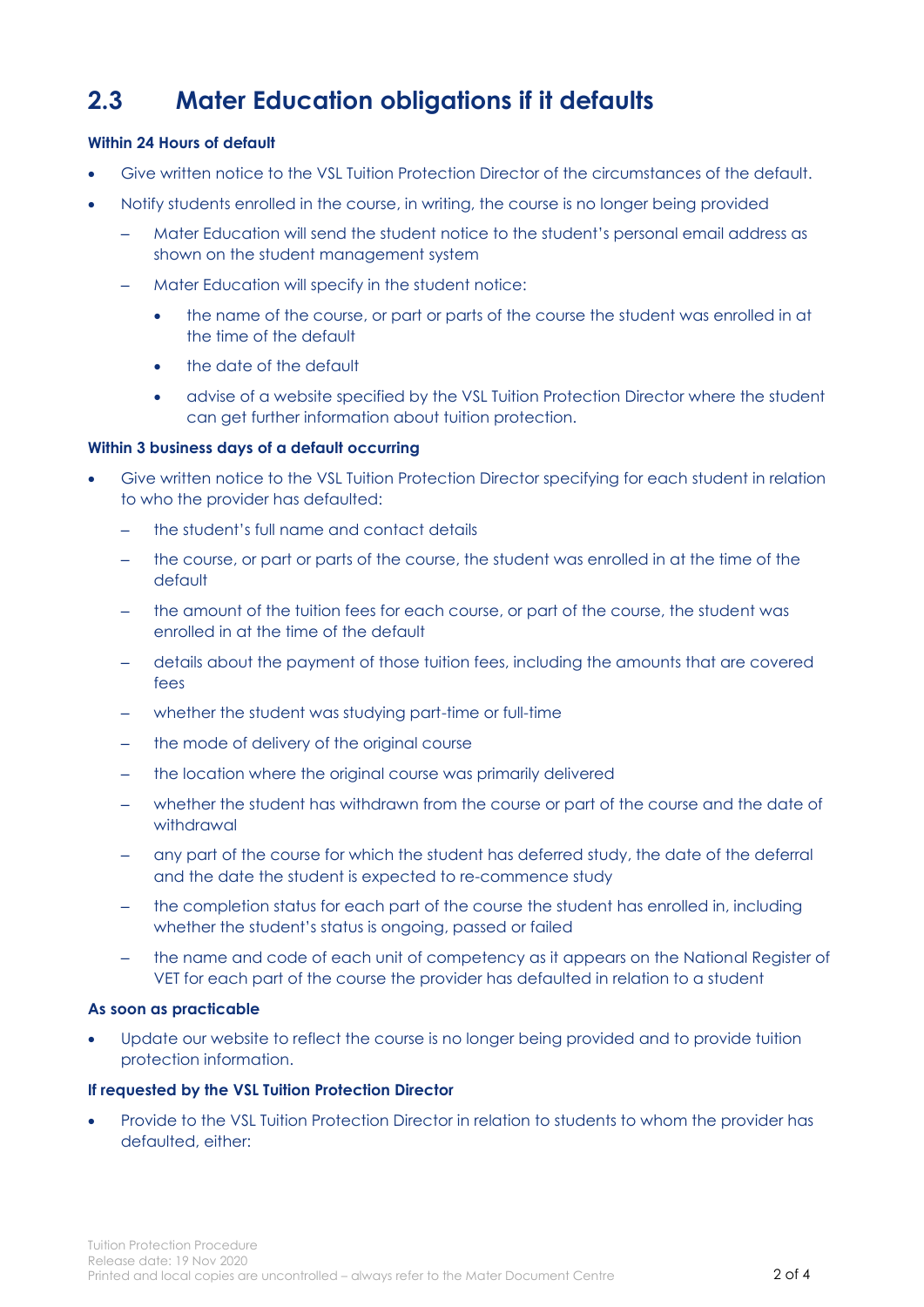- a copy of a statement of attainment or other Australian Qualifications Framework certification documentation issued by Mater Education or an authorised issuing organisation in accordance with the Australian Qualifications Framework for the parts of the course the student has completed or
- a copy of an authenticated VET transcript prepared by the Registrar (within the meaning of the Student Identifiers Act 2014) for the parts of the course the student has completed.

### <span id="page-3-0"></span>**2.4 Mater Education obligations as a replacement provider**

If requested by the VSL Tuition Protection Director, Mater Education must provide information to assist the Director to make decisions about whether a suitable replacement course exists for displaced students.

If a student accepts an offer of a place in a replacement course, Mater Education must give written notice of the acceptance to the VSL Tuition Protection Director within 14 days of the student's acceptance of the offer.

Mater Education must also:

- enrol the student in the replacement course as soon as practicable
- grant course credits for parts of the original course successfully completed by the student, as evidenced by:
	- a statement of attainment or other Australian Qualifications Framework certification documentation issued in accordance with the Australian Qualifications Framework; or
	- an authenticated VET transcript prepared by the Registrar (within the meaning of the Student Identifiers Act 2014)
- not charge the student tuition fees for the replacement component of the replacement course if tuition fees have been paid for the affected part of the original course.

## <span id="page-3-1"></span>**3. Definitions**

| Term                      | <b>Definition</b>                                                                                    |
|---------------------------|------------------------------------------------------------------------------------------------------|
| <b>VSL</b>                | VET Student Loan                                                                                     |
| <b>Tuition Protection</b> | Support for VSL students whose provider is unable to deliver their course or part of<br>their course |

## <span id="page-3-2"></span>**4. Documents related to this procedure**

Mater documents

| <b>Document Type</b> | Document ID   | <b>Document Title</b>                |
|----------------------|---------------|--------------------------------------|
| <b>Policy</b>        | PY-MEL-040019 | <b>Fees and Charges Policy</b>       |
|                      | PY-MEL-040017 | <b>Mater Education Refund Policy</b> |
|                      | PY-MEL-040014 | Re-Crediting HELP Balance Policy     |